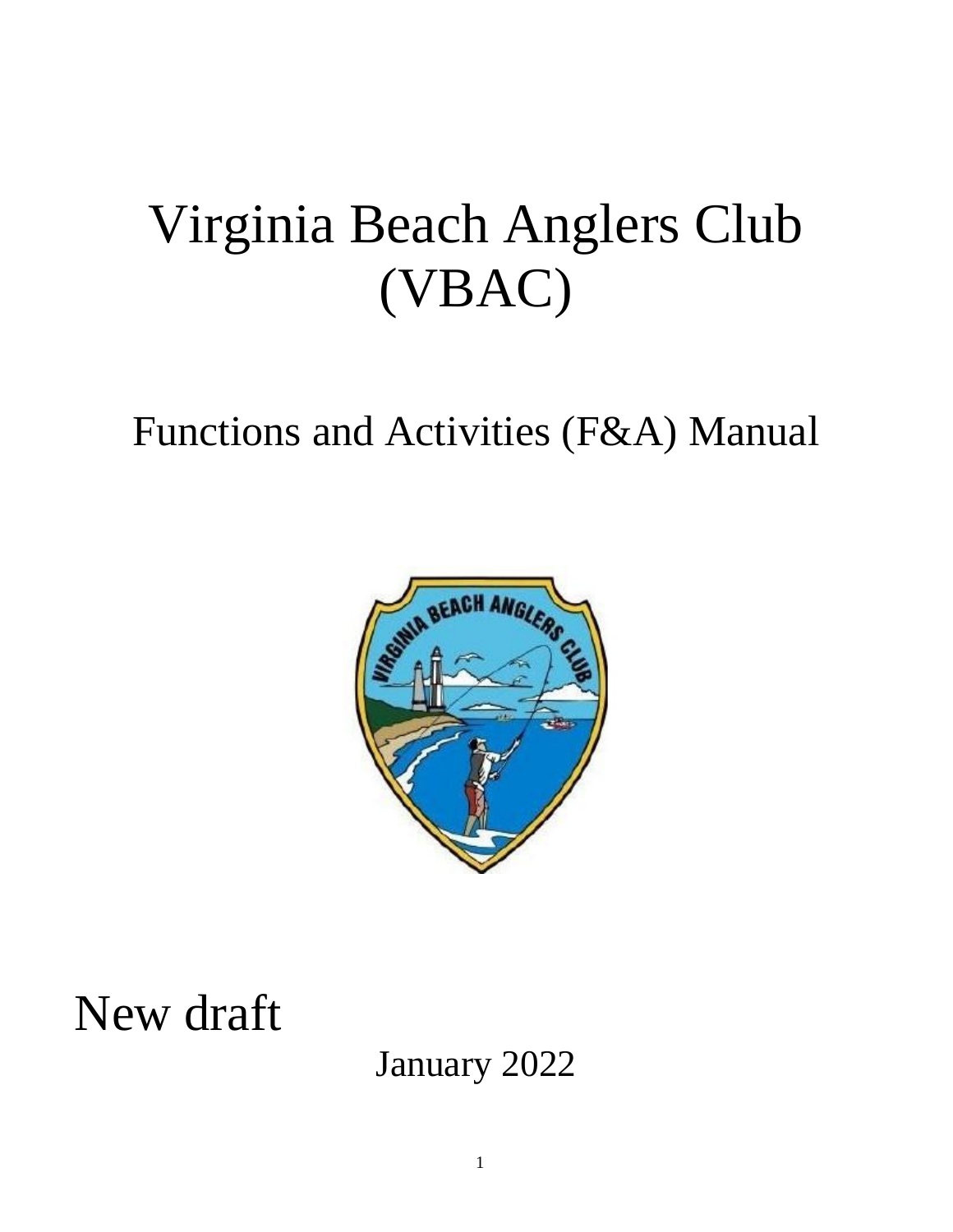## **TABLE OF CONTENTS**

### **Chapter One Club Sponsored Tournaments**

Club Sponsored Tournaments Page 3

### **Chapter Two Tournaments with Club Sponsored Teams**

| Tournaments with Club Sponsored Teams | Page 5                                    |         |
|---------------------------------------|-------------------------------------------|---------|
|                                       | I. General Eligibility Rules              | Page 5  |
| П.                                    | <b>Surf Tournaments</b>                   | Page 6  |
|                                       | Tournaments the Club Participates In      | Page 6  |
|                                       | <b>Team Requirements</b>                  | Page 6  |
|                                       | <b>Team Selection</b>                     | Page 6  |
|                                       | Financial and Other Team Responsibilities | Page 9  |
|                                       | VBAC will provide for the Team            | Page 9  |
|                                       | <b>Additional Guidelines</b>              | Page 10 |
| Ш.                                    | <b>Boat Tournaments</b>                   | Page 11 |
|                                       | Tournaments the Club Participates in      | Page 11 |
|                                       | <b>Boat Selection</b>                     | Page 11 |
|                                       | <b>Team Selection</b>                     | Page 11 |
|                                       | <b>Team Responsibilities</b>              | Page 11 |
|                                       |                                           |         |

### **Chapter Three Special Awards**

| Dr. Wright Conservation Award                         | Page 12 |
|-------------------------------------------------------|---------|
| Virginia Beach Angler's Club Member of the Year Award | Page 12 |

### **Chapter Four Prize Fish Program**

| <b>Prize Fish Committee</b>          | Page 13 |
|--------------------------------------|---------|
| Prize Fish Committee Duties (Awards) | Page 14 |
| Eligible Species $&$ Minimum Weights | Page 15 |
| Prize Fish Rules & Prize Fish Forms  | Page 18 |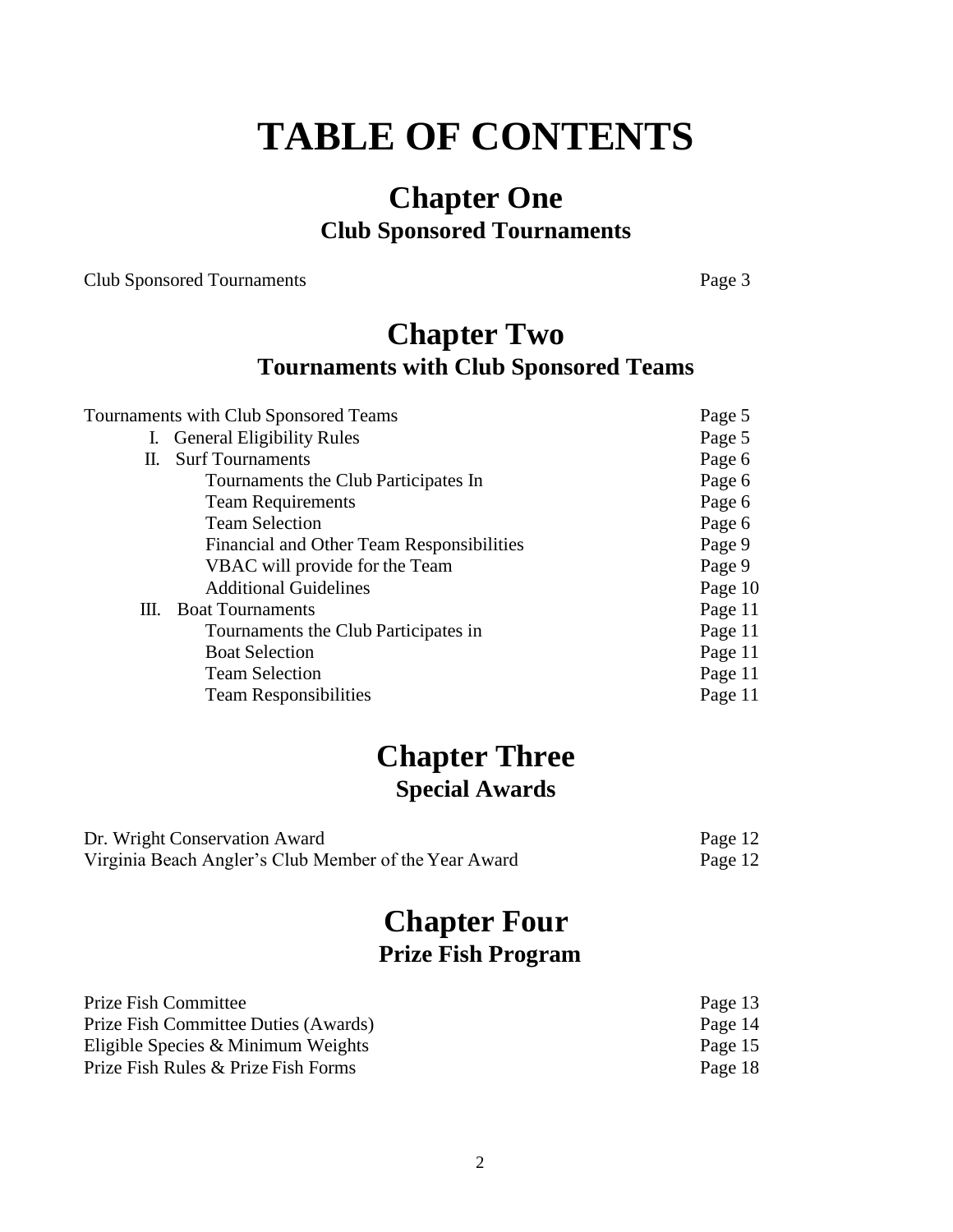### **Chapter One Club Sponsored Tournaments**

#### *A. Cobia Tournament*

*Date:* Normally held during the third or fourth weekend in June. The specific date is to be scheduled one year in advance to facilitate publication of the tournament date. *Location:* Determined by tournament chairperson.

*Format:* Open to the General Public. There are no boat size restrictions. This is a one-day tournament emphasizing cobia as the target species. The Tournament Chairperson publishes the rules after review and approval by the Board of Directors.

#### *B. Rockfish Rodeo Tournament*

*Date:* Normally scheduled for late November or early December. The specific date is to be scheduled one year in advance to facilitate publication of the tournament date. *Location:* Determined by Tournament Chairperson.

*Format:* Open to the General Public. This is a one-day tournament emphasizing Striped Bass as the target species. The Tournament Chairperson publishes the rules after review and approval of the Board of Directors.

#### *C. VBAC Pier Fishing Tournament*

Date: 2<sup>nd</sup> Sunday in July, August, & September *Time:* 10 am to 2 pm

*Location:* Ocean View Fishing Pier

*Format:* Open to General Public. This is a one-day tournament for the months listed above. The three target species to be selected by the tournament committee. The winners will be determined by the overall longest fish of the combined three species

#### *D. VBAC Intra-Club Surf Fishing Tournament Series*

*Date:* Multii day event Qualifying Series held from April through September *Time:* Determined by the Surf Fishing Committee based on event and location *Location:* Determined by the Surf Fishing Committee with up to two events in OBX, NC **Format:** Varies by event. Points are earned and accrued during each event. Upon completion of the final event, anglers scoring the top three aggregate point totals will earn the right to select a surf tournament of their choice in priority order from first to third. Event dates, times, locations, rules, and guidelines will be provided at the February and March VBAC General Membership Meetings. *Prize:* Opportunity for up to three different anglers to fill positions on a surf fishing team the following year. All regular qualifying requirements must be met. Other prizes may be available based on event sponsorship and Club funding availability. Recognition on VBAC website.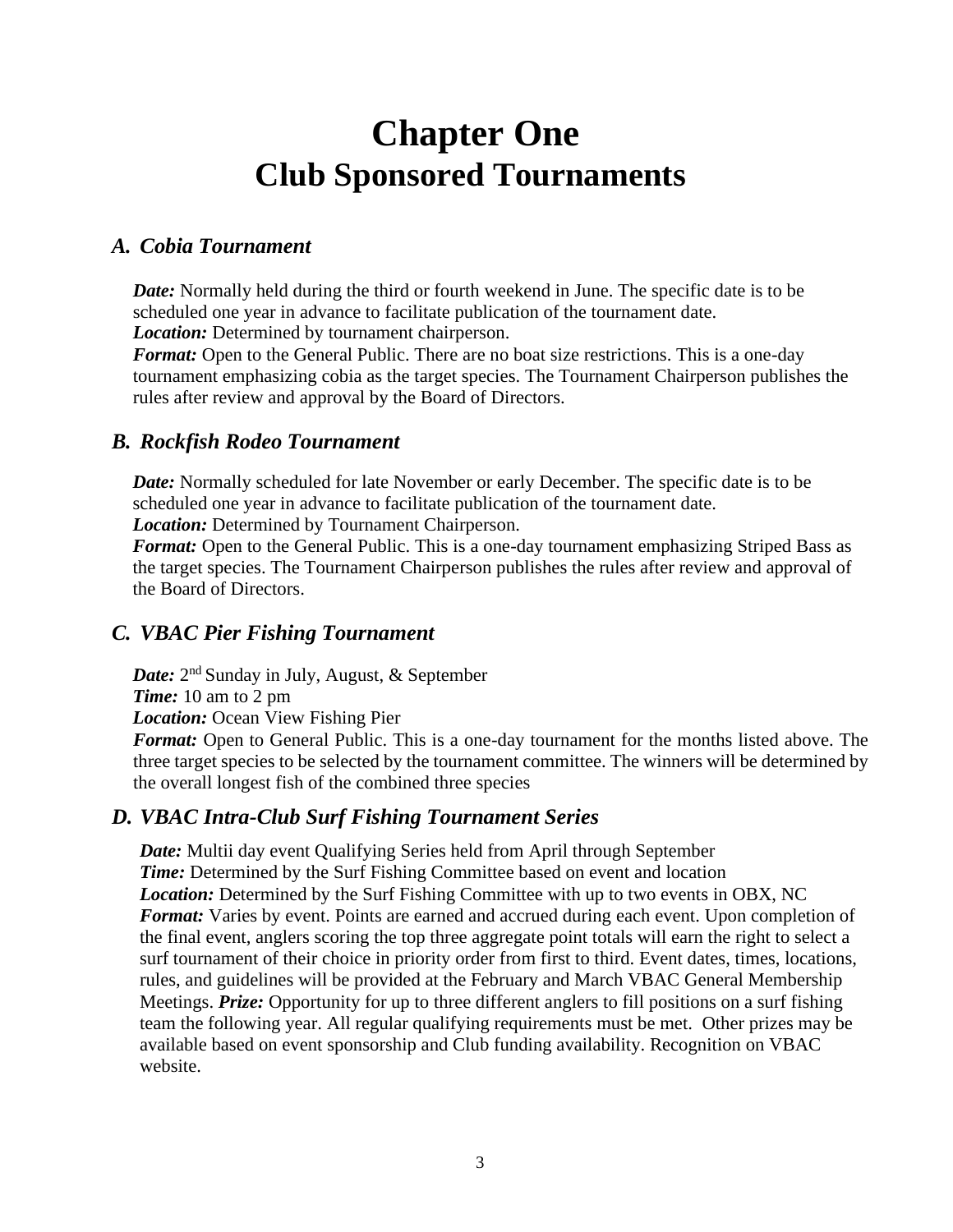#### *E. VBAC Roulette Challenge*

*Date:* January 1<sup>st</sup> through December 31<sup>st</sup>

*Location:* Any waters eligible for the Prize Fish Program

*Species:* Random selection of Prize Fish Program eligible species

*Format:* Any member in good standing has until the March meeting to enter the Roulette and pay the \$20.00 entry fee. At the March meeting, 5 species of fish will be randomly selected by spinning the roulette wheel with the Prize Fish Program eligible species listed. All fish of the 5 species selected, caught during the January  $1<sup>st</sup>$  through December  $31<sup>st</sup>$  time period, can be presented for the competition. Relying on the honor system for the Roulette, we only accept the weight of the fish. At the end of the year, the participants with the heaviest fish in each category is declared the winner of the category. The prize money is determined by the number of entrants. The winner of each category gets an equal share of the total money collected.

#### *F. Lake Smith Crappie Tournament*

*Date:* Held in the spring in late March and/or fall in early December.

*Location:* Lake Smith (shore and boat) and includes Little Creek Reservoir for boats only. *Species:* Crappie

*Format:* Open to public as well as club members. Anglers may fish from shore or boat. Entry fees for adults and children and cash prizes are announced prior to tournament. Cash prize amounts awarded to top two winners upon completion of weigh-in the afternoon of the tournament.

#### *G. Kayak Tournament*

*Date:* September or October

*Location:* Local Tidewater area

*Species:* To be determined

*Format:* Kayak only tournament open to the public. Catch Photo and Release format. Species and techniques to be determined by chair person. A one day tournament with rules and regulations announced with tournament information and at the captains meeting.

#### *H. Stan Sutliff Memorial Surf Fishing Tournament*

*Date: September or October Location:* Sandbridge *Species:* To be determined

*Format*: Tournament only open to those members of Virginia Beach Anglers Club, Great Bridge Fisherman's Association, Norfolk Anglers Club, Tidewater Anglers Club and the Portsmouth Anglers Club. Species and techniques to be determined by chair person. A one day tournament with rules and regulations announced with tournament information and at the captains meeting.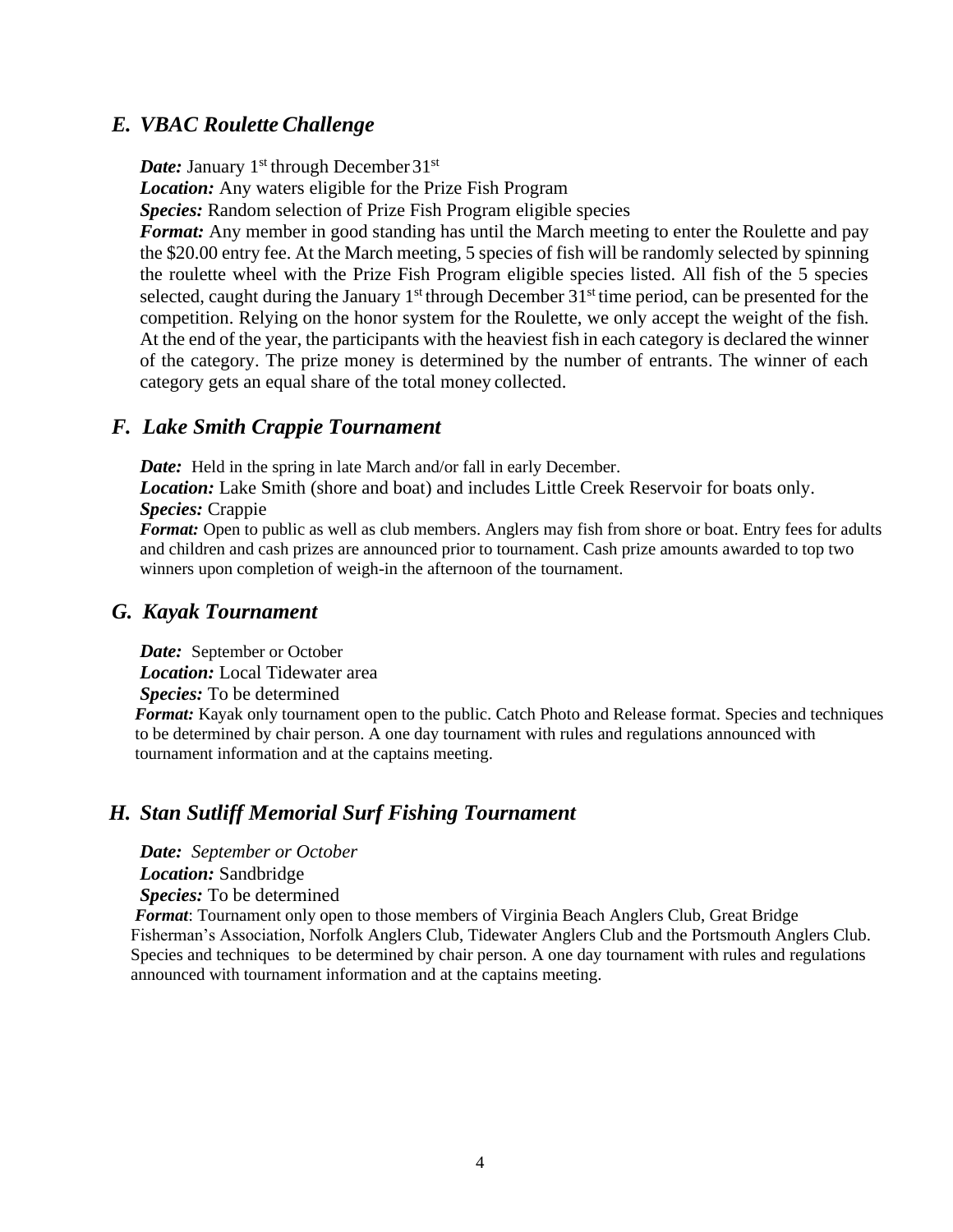## **Chapter Two Tournaments with Club Sponsored Teams**

### **I. General Eligibility and Responsibility Rules**

- All club members must be in good standing to be eligible for team selection. (Dues paid prior to time of selection)
- All club members (including returning team members) must have participated by helping with at least one club activity during the preceding year (exception for new members) to be eligible for teamselection. Activities where you can serve the club by helping out include but are not limited to: Club Officer, Club Board Member, News Letter, Club Sponsored Tournaments, Club Adopt-A-Spot Clean-up, Awards Banquet, Boat Show, Oyster Roast, Meeting Refreshments, Raffles, Club Apparel Sales, etc.
- The person in charge of the activity will keep a record of who participates in the activity but it is YOUR responsibility to make sure your name gets recorded with the person in charge.
- Team members are responsible for financial obligations as spelled out in the following sections.
- Team members are responsible for tackle, bait, ice, food, etc. as needed for the tournament as spelled out in the following sections.
- All VBAC Team members must adhere to and maintain VBAC personal conduct standards at all times when representing the Club and/or when participated in VBAC functions and events.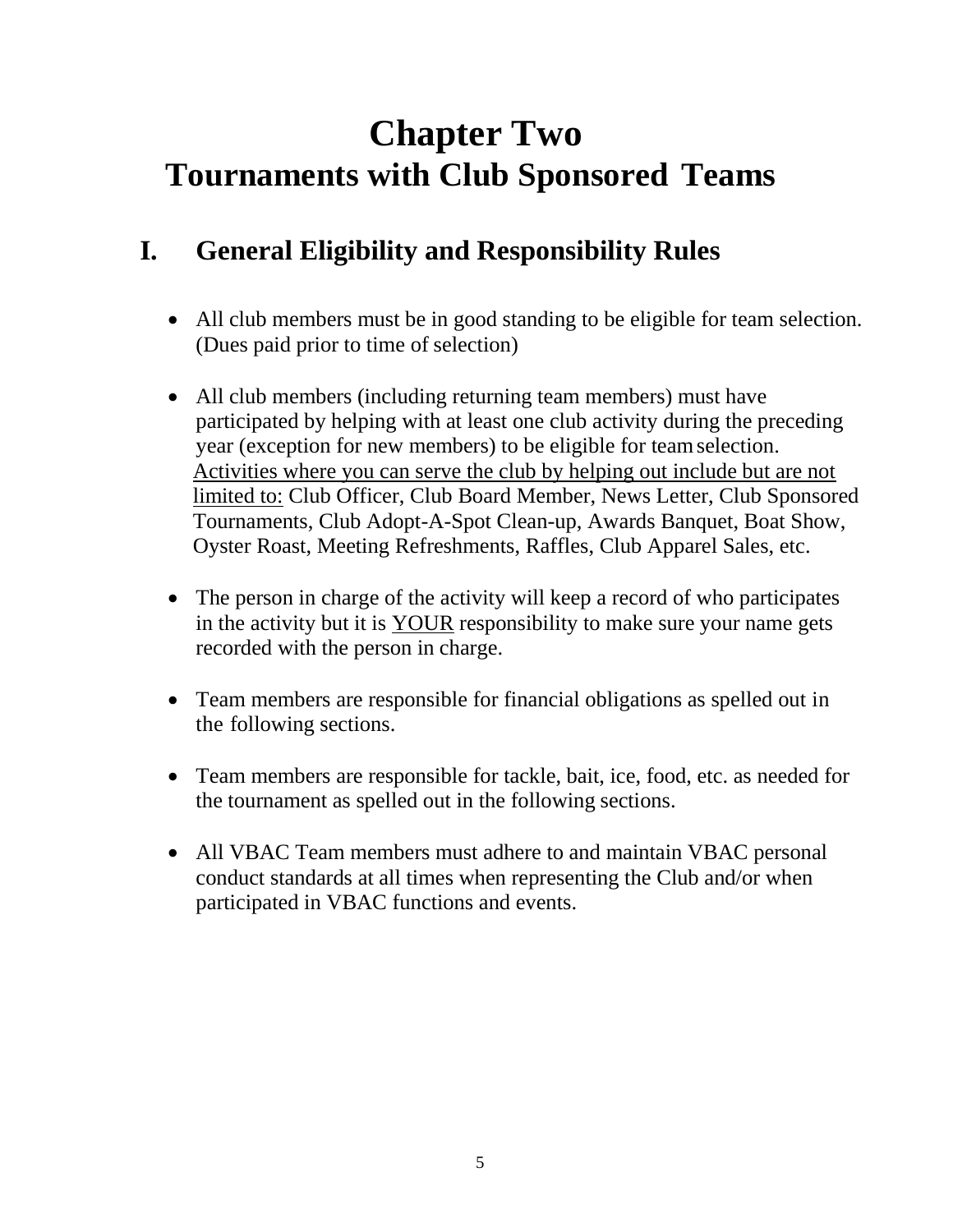### **II. Surf Fishing Tournaments**

#### **A. Tournaments the Club Participates In**

The Virginia Beach Anglers Club participates in five Surf Fishing Tournaments each year

#### *1. Ocracoke Invitational Surf Fishing Tournament*

-Sponsored by Ocracoke Invitational Surf Fishing Tournament Committee -Held in late April or early May each year at Ocracoke, NC -Entered by VBAC every year since 2000. Second team entered in 2018.

#### *2. Hatteras Village Civic Association Invitational Surf Fishing Tournament*

-Sponsored by the Hatteras Village Civic Association -Held in September each year at Hatteras, NC

-Entered by VBAC since 1986. Second team entered in 1992

#### *3. Long Beach Island Fishing Club Surf Fishing Tournament*

-Sponsored by the Long Beach Island Fishing Club -Held in September each year on Long Beach Island, NJ -Entered by VBAC since 2011 (two teams)

#### *4. Nags Head Surf Fishing Club Invitational Surf Fishing Tournament*

-Sponsored by the Nags Head Surf Fishing Club -Held in October each year at Nags Head, NC -Entered by VBAC since 1989. Second team entered in 2019.

#### *5. Cape Hatteras Anglers Club Invitational Surf Fishing Tournament*

-Sponsored by the Cape Hatteras Anglers Club -Held in November each year at Buxton, NC -Entered by VBAC every year since 1960. Second team entered in 2019.

#### **B. Team Requirements**

Each tournament requires a team or teams of six anglers each, and each year the club selects a team or teams for each tournament. In the selection of these teams, VBAC is committed to:

- Fielding teams experienced in tournament fishing

- Selecting participants that will represent the club well and are in good standing

- Providing all interested club members with an opportunity to be selected for a team

#### **C. Team Selection**

The teams for each tournament will be selected as follows:

#### **1. Normal Selection**

The entire team (e.g. all six returning anglers) will return to the same tournament the following year if that team finished first, second, or third in a given tournament.

In all other cases, the first three places for each team will be filled by anglers which finished in the top three places (based on points scored) of the same tournament from the previous year.

The last three places will be available for selection by either drawing three names from those who have submitted a registration form *or* by up to two anglers earning a position through the VBAC Intra-Club Surf Fishing Tournament Series.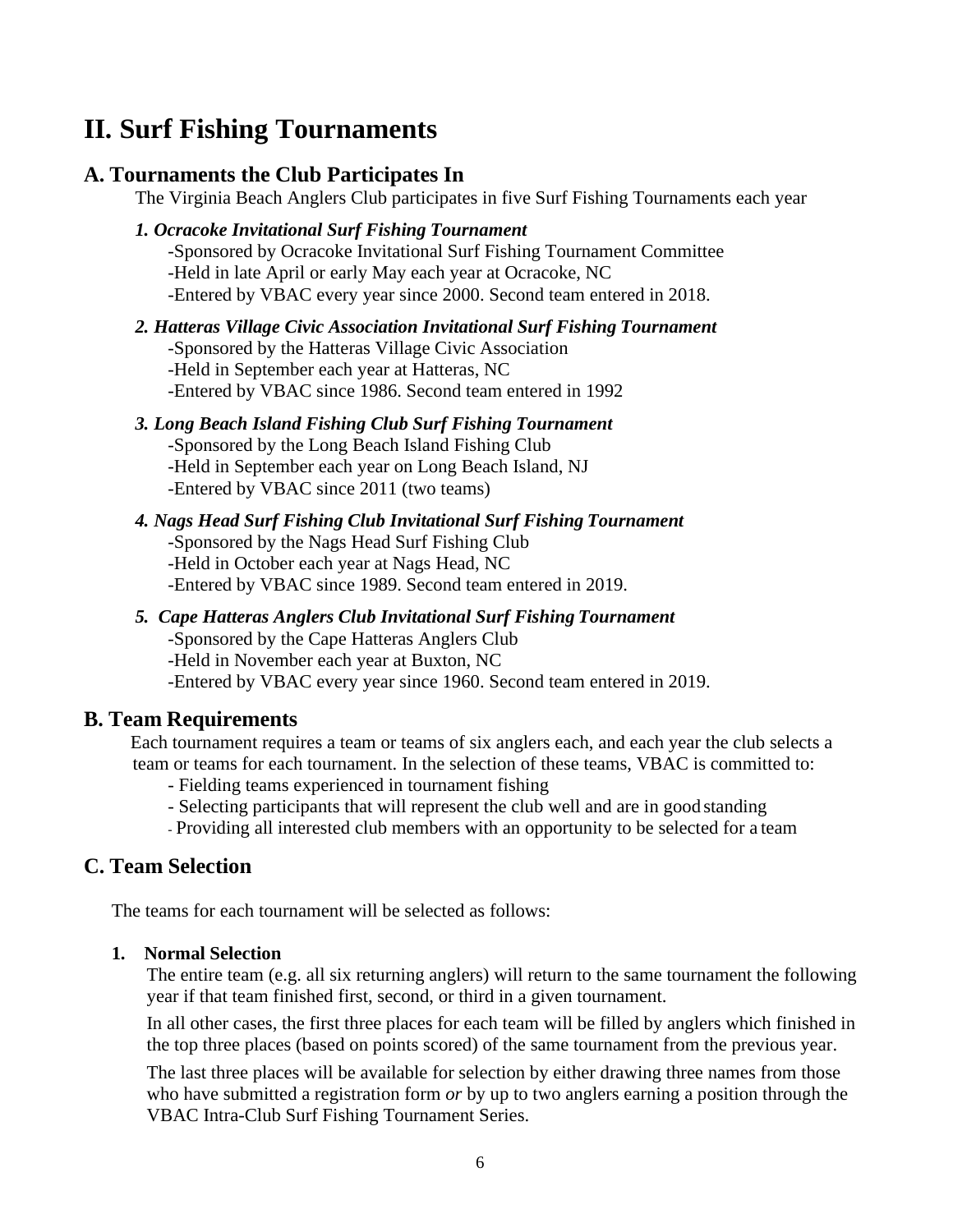If only two members of a team score points during a tournament, those two members will return to the same tournament the following year. The remaining four places will be available for selection by either drawing four names from those who have submitted a registration form *or* by up to three anglers earning a position through the VBAC Intra-Club Surf Fishing Tournament Series.

If only one member of a team scores points during a tournament, that team member will return to the same tournament the following year. One member of that team will be selected by the surf fishing committee at a meeting, with a quorum of the committee present, from the remaining five team members to ensure that there will be at least two team members that have tournament experience. The remaining four places will be available for selection by either drawing four names from those who have submitted a registration form *or* by up to three anglers earning a position through the VBAC Intra-Club Surf Fishing Tournament Series.

If none of the team members score points during a tournament, two members of that team will be selected by the Surf Fishing Committee at a meeting, with a quorum of the committee present, from the six members of that team to ensure that there will be at least two team members that have tournament experience. The remaining four places will be available for selection by either drawing four names from those who have submitted a registration form *or*  by up to three anglers earning a position through the VBAC Intra-Club Surf Fishing Tournament Series.

If a returning team member fails to support the Club by helping with at least one Club activity (as described in Chapter 2; Part I of this manual) during the previous year, that angler will be removed from the upcoming year's team. The next highest scorer of the previous year's team will fill their spot on the upcoming year's team. Otherwise, the normal selection process will apply. A returning team member that is removed from a team may have their name added to the end of the alternate list for a tournament at the discretion of the Surf Fishing Committee.

#### **2. Selection to Assure 4WD Availability**

The team must have available two or three four-wheel drive vehicles for each tournament in order to have access to the fishing sites. In the event that those vehicles are not available from the returning team members, the drawing for the necessary positions will be as follows: The applications submitted for the drawing will be divided into two groups:

- Those with four-wheel drive vehicles available, and
- Those without four-wheel drive vehicles available

Names will be drawn from those who have four-wheel drive vehicles available until the vehicle needs are satisfied. If there are still positions to be filled, then the names from both groups will be mixed together and those positions will be filled by names drawn from the combined group.

#### **3. Alternates**

Alternates will be selected and ranked by drawing all the remaining names and ranking them in the order drawn. If a team member leaves the team then the alternates will be called in the order drawn until a replacement is found. If a replacement cannot be found from the alternates, then the replacement will come from the membership at large. New members joining the club after the drawings at the March meeting may have their names added to the end of the alternate lists.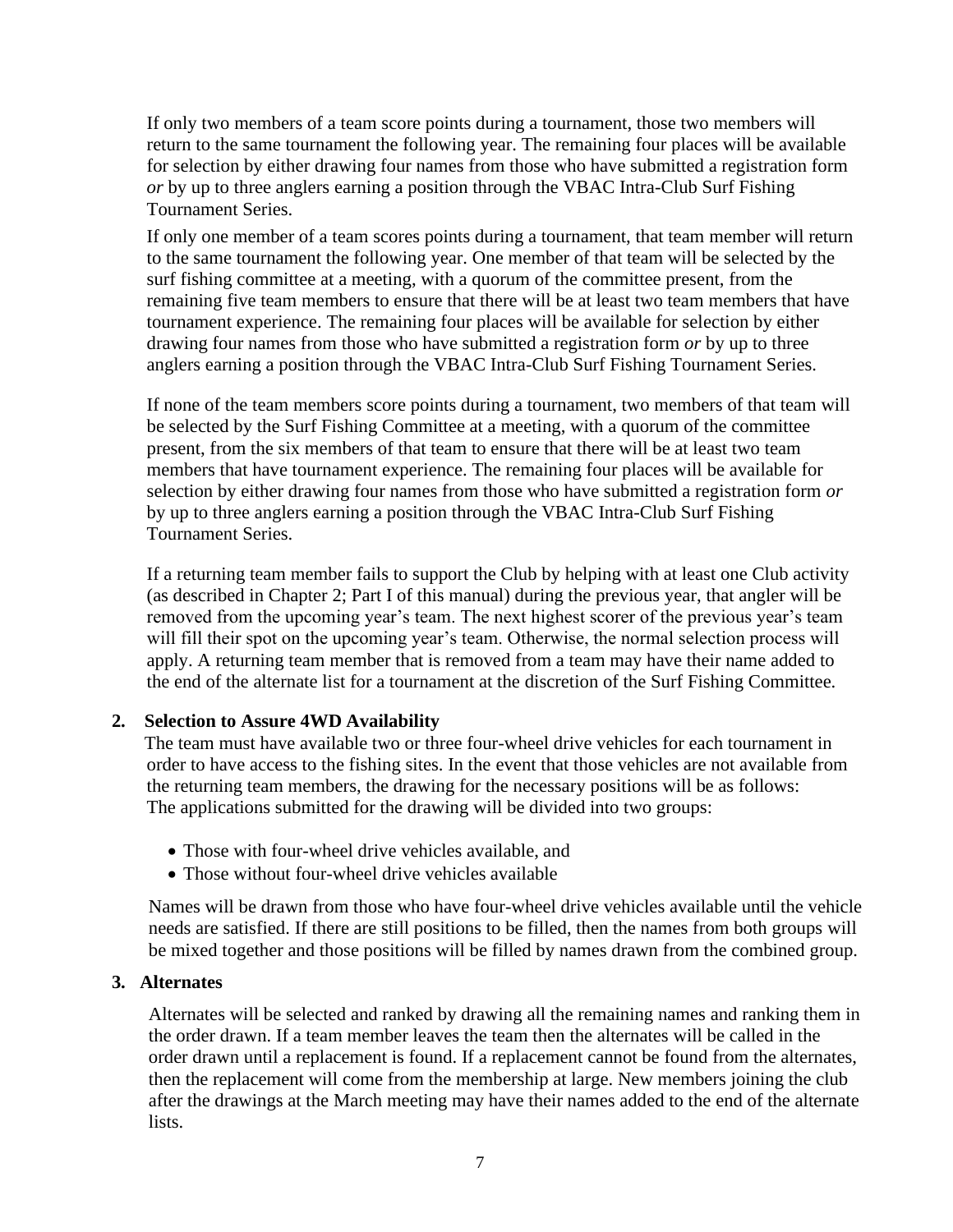#### **4. Minors**

 Minors are not allowed to participate in any of the major surf fishing tournaments that are sponsored by the Virginia Beach Anglers Club. A minor is defined as an angler (male or female) that is 17 years or less of age. These major surf fishing tournaments are specifically designated at this time as the Ocracoke, Hatteras Village, Long Beach Island, Nags Head and CHAC Surf Tournaments. Minors can still participate in club level events such as intra-club surf tournaments, the Stan Sutliff memorial tournament, and other surf events hosted by VBAC.

#### **5. Team Captains**

Team Captains for each tournament will be selected by the team, at their team meeting. He or she must have fished in at least one previous tournament to be eligible to be a team captain and accept all the responsibilities of being Team Captain outlined below.

#### **Team Captain's Responsibilities:**

Team Meeting:

- Conduct the team meeting after being selected by the team members
- Go over VBAC personal conduct standards
- Oversee the drawing or selection of meals, if applicable
- Oversee the sleeping arrangements  $(\#1)$  returnee has  $1<sup>st</sup>$  choice)
- Oversee bait options and decisions
- Go over directions to lodging facilities
- Go over check-in and departure times
- Go over team members schedules and transportation

At the Tournament:

- Attend the captain's meeting or arrange for an alternate
- Review rules, guidelines, and changes with the team
- Go over site and ramp locations
- Go over fishing start and stop times
- Prepare tournament and club score sheets
- Converse with the judges, give them score sheets, get phone numbers
- Oversee scoring on the beach
- Verify scoring and sign score sheets (keep copy of score sheet)
- Make sure we didn't leave anything on the beach when leaving the site

After the Tournament:

- Ensure all ties are broken prior to leaving the tournament
- Oversee proper routing of complaints, protests, or challenges
- Oversee cleanup of the cottage and ensure checkout is completed properly
- Complete and return all paperwork to the Surf Fishing Committee Chairman
- Prepare tournament summary for the VBAC Newsletter

#### **6. Team Selection Criteria and Time Frame**

The selection of the team for the spring tournament will be held at the regular February business meeting of the club. The selections of the teams for all of the fall tournaments will be held at the regular March business meeting of the club. In order to be considered for selections on a team,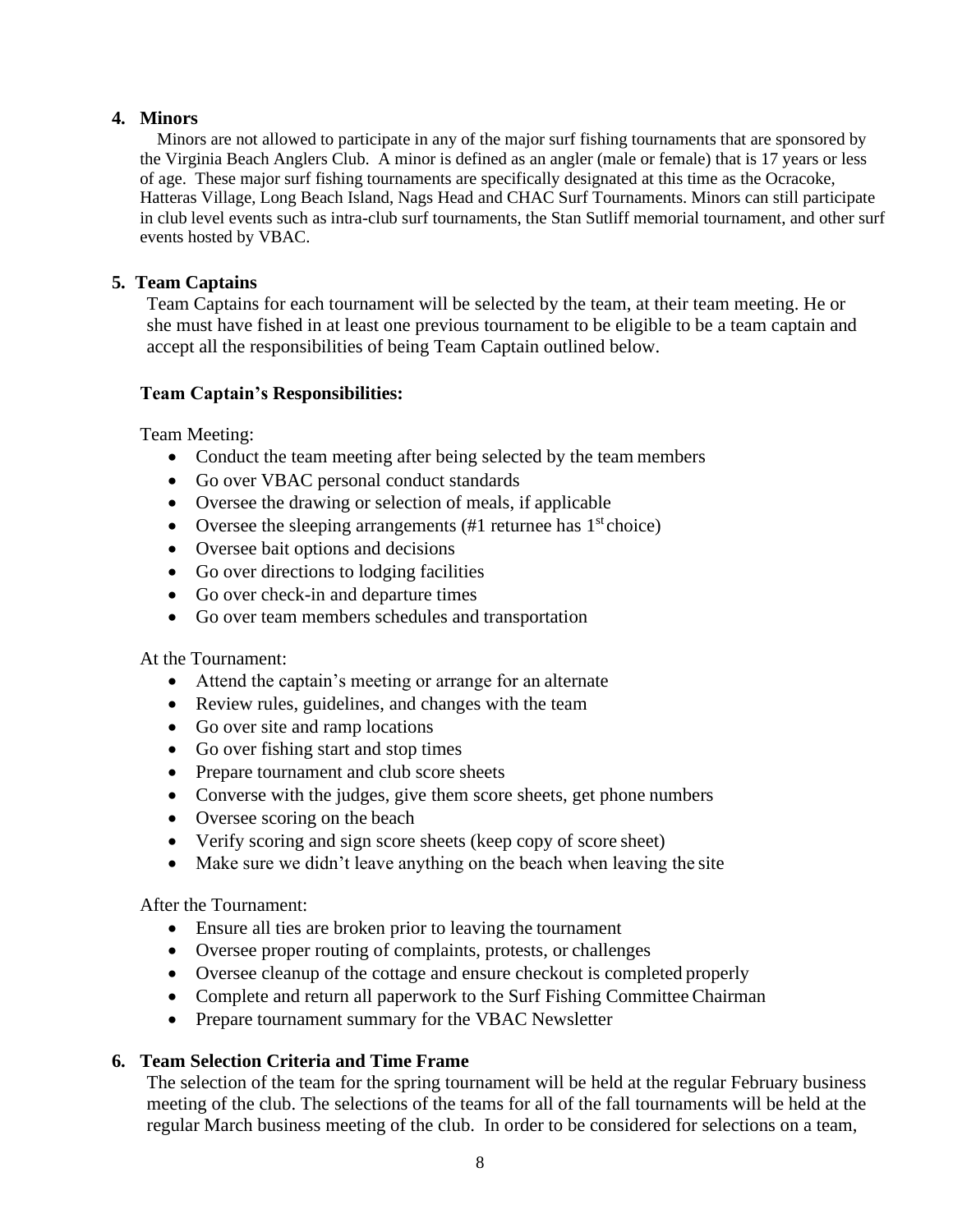a person must:

- Meet the General Eligibility Rules in Chapter Two, Part I of this manual
- Have the proper licenses, registrations, etc. to fish legally
- Have access to the appropriate surf fishing equipment

#### **D.** Be willing and able to meet the financial responsibilities outlined below.

- **1.** Each team member is required to pay a \$40.00 participation fee for each team they are on. (This helps defray the entry fees paid by the club) The Long Beach Island Fishing Club Tournament participation fee is \$5.00.
- **2.** Each team member is required to pay a \$80.00 lodging deposit for each team they are on. (This is used toward securing team lodging) The Long Beach Island Fishing Club Tournament does not require the lodging deposit.
- **3.** The combined total of \$120.00 for items 1 and 2 above, and \$5.00 for LBI team member of each team, must be paid to the Surf Fishing Committee Chairman by the club's regular business meeting the month following selection.
- **4.** The balance of any lodging expenses must be paid to the Surf Fishing Committee Chairman no later than the second regular business meeting following selection. If any additional lodging amount owed is not paid by that time and special arrangements for payment have not been made with the Surf Fishing Committee Chairman, that angler will be dropped from the team and an alternate found.
- **5.** If a team member leaves the team prior to paying the combined total of \$60.00, then they have no further obligation to the team. The alternate will be responsible for the \$60.00 and their share of any additional lodging expenses.
- **6.** If a team member leaves the team after paying the combined total of \$60.00, the alternate is responsible to repay the original team member the \$60.00 already paid. The alternate will also be responsible for their share of any additional lodging expenses above the \$60.00 repaid the original team member.
- **7.** If a team member leaves the team after paying the combined total of \$60.00 and any additional lodging expenses and an alternate **is** found, the alternate is responsible to repay the original team member the total of money already paid.
- **8.** If a team member leaves the team after paying the combined total of \$60.00 and any additional lodging expenses and an alternate **is not** found, then they forfeit the money paid to pay their share of the lodging.
- **9.** Each team member is responsible for transportation to and from the tournament.
- **10.** Each team member is responsible for having the appropriate surf fishing tackle, licenses, & registrations.
- **11.** Team members are responsible for meals, snacks, and drinks (worked out among the team).
- **12.** Team members are responsible for bait and ice (worked out among the team).
- **13.** Team members are to wear club shirts while fishing and at clubhouse functions.
- **14.** Any team member who discovers that he/she cannot fish the tournament must notify the Team Captain or the Surf Fishing Committee Chairman as soon as possible.
- **15.** Anyone who discovers any issues that may affect the tournament team needs to notify the Surf Fishing Committee Chairman or Team Captain as soon as possible.

### **E. VBAC Will Provide for the Team**

- **1.** Tournament Entry fees (less \$240.00 or \$30.00 from each team's participation fees).
- **2.** Funds sufficient to secure advance accommodations, including the security deposit and/or trip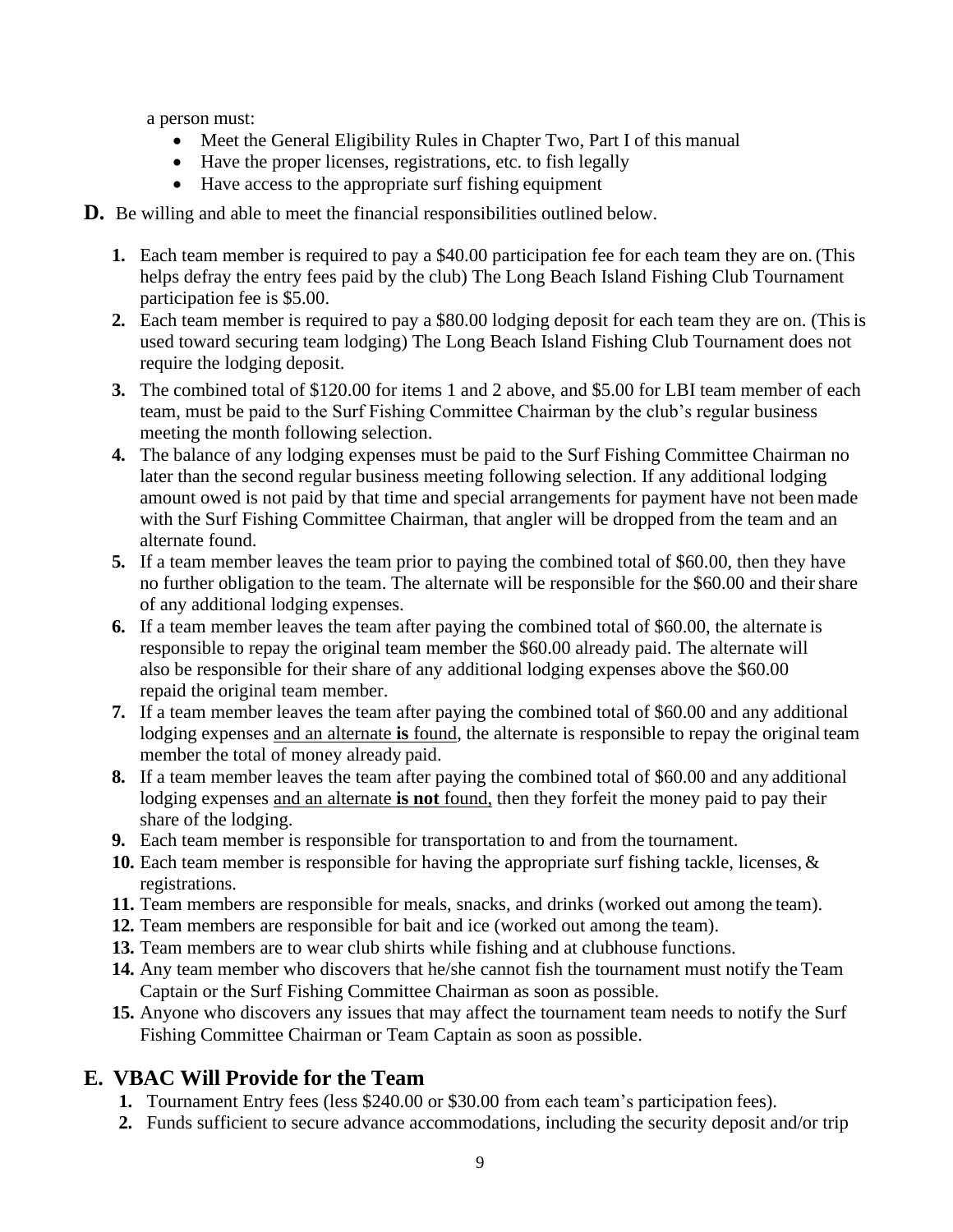insurance. These funds will be reimbursed to the club by the team members. The Surf Fishing Committee Chairman will return to the team members their portion of the refund of the security deposit or trip insurance when received.

#### **F. Additional Guidelines**

#### **1. Tie Breakers**

In the event of a tie, the winner shall be determined according to the rules for "tie breakers" in the tournament rule book for that particular tournament. All ties will be broken prior to leaving the tournament.

#### **2. Score Keeping**

In addition to the Tournament Judge's official score sheet, each individual team member will keep his own score on a personal score sheet provided by the Surf Fishing Committee. Each individual will write down the scoring fish information on his personal score sheet. The Team Captain will collect the personal score sheets from each member to help verify the scores. All score sheets are to be presented to the Surf Fishing Committee Chairman after the tournament.

#### **3. Complaints, Protest and Challenges**

All complaints, protests and challenges must be submitted in writing by the individual, on his own behalf, to the Team Captain prior to the end of the Tournament. If the issue is not resolved by the Team Captain, the submittal will be forwarded to the Surf Fishing Committee Chairperson or the Club President within seven days of the event. The issue will be reviewed by the Surf Fishing Committee or Club President and presented to the Board of Directors as required. In the instance a submittal is made referring to an event occurring outside of a surf fishing tournament, the individual will have 30 days from the day of the event in question to submit this information to the Club's Board of Directors. If this procedure is not followed, the submittal is subject to dismissal, and will not be considered.

#### **4. Non-team Guests**

Only team members are permitted to reside in the team's lodging at any time during the tournament.

#### **5. Additional Lodging Considerations**

In the event a team has only one member of the opposite sex and the reserved team lodging does not have a separate room for that person, additional lodging will be secured for that person and the additional cost will be spread out among all the team members.

#### **6. Age of Surf Team Members**

All major surf team members must be at least 18 years old. These out of town major surf fishing tournaments are specifically designated as the Ocracoke, Hatteras Village, Long Beach Island, Nags Head and CHAC Surf Tournaments. Minors can still participate in club level events such as intra-club surf tournaments, the Stan Sutliff memorial tournament, and other surf events hosted by VBAC.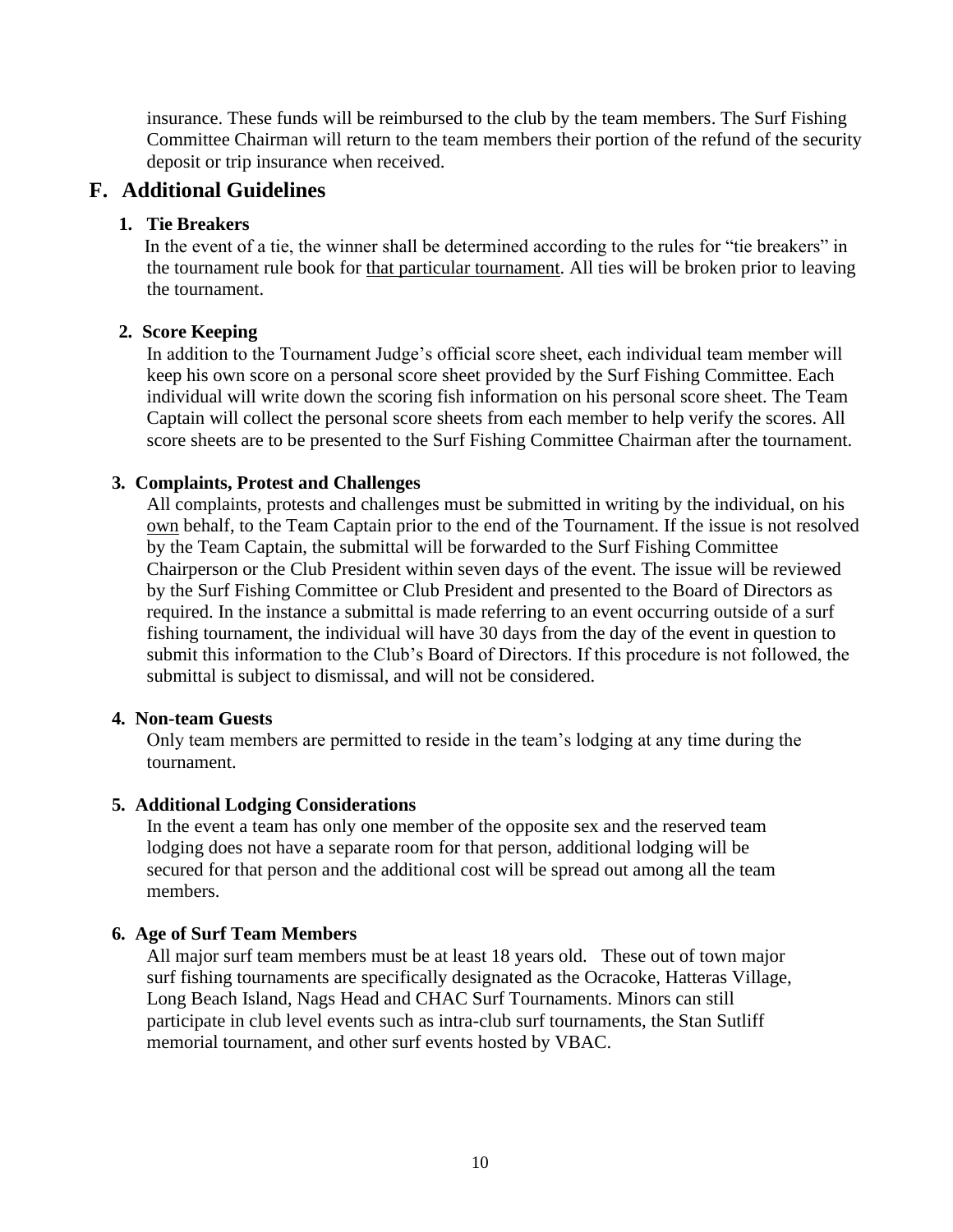#### **7. Alternate Anglers and Monetary Responsibility**

Anglers selected as alternates need to be committed to fish these tournaments. If an angler drops out, an alternate angler becomes fully responsible to repay the fees associated with fishing the tournament, regardless of the amount due or the time frame of which exists before the start of the event.

### **III. Boat Tournaments**

From time to time the Virginia Beach Anglers Club may elect to participate as a club in other tournaments. In any of these tournaments the Club is committed to fielding teams with the experience to be competitive and represent the Club well, and giving any interested club member a chance to participate. This section establishes club policy for the selection of teams and boats for such tournaments.

#### **A. Boat Tournaments the Club May Participate in**

*Hunt for Hardheads*

*Date:* Normally held in May *Number of boats entered:* 5

*Catch'n for Kids Club Challenge Date:* Normally held in August *Number of boats entered:* 5

*Catch'n for Kids Rockfish Tournament Date:* Normally Held in December *Number of boats entered:* 5

#### **B. Boat Selection**

The club may sponsor (pay the entry fee for) as many boats as the tournament will allow with the Board's approval. Boats will be drawn from a sign-up list of boats prior to the tournament (preferably 2 months ahead). Any club member in good standing with the club may enter his boat in the drawing to be selected. The boats will be entered in the tournament in the order drawn until all the positions are filled. The remaining boats will become alternates and will be called in the order drawn if a vacancy should occur. The person in charge of the teams will notify the captains of the boats which boats are in the tournament and the list of alternate boats.

#### **C. Team Selection**

The teams will consist of the boat captain, the first mate, and as many anglers as the tournament will allow per boat or the boat's capacity (assuming the boat capacity can accommodate that number). A random drawing is conducted of all interested boat captains, down selecting to the maximum number of boat entrants allowed. All members of the crew must be VBAC members in good standing. Interested club members can sign up to be a crew member; a random drawing may be conducted to fill any openings on a club sponsored boat (should any exist).

#### **D. Team Responsibilities**

The VBAC will pay the entry fee for the approved number of boats. VBAC has no other responsibility for the boats or crews. Each team member, except the captain, is required to pay a \$10.00 participation fee (this helps defray the entry fees paid by the club). All other expenses are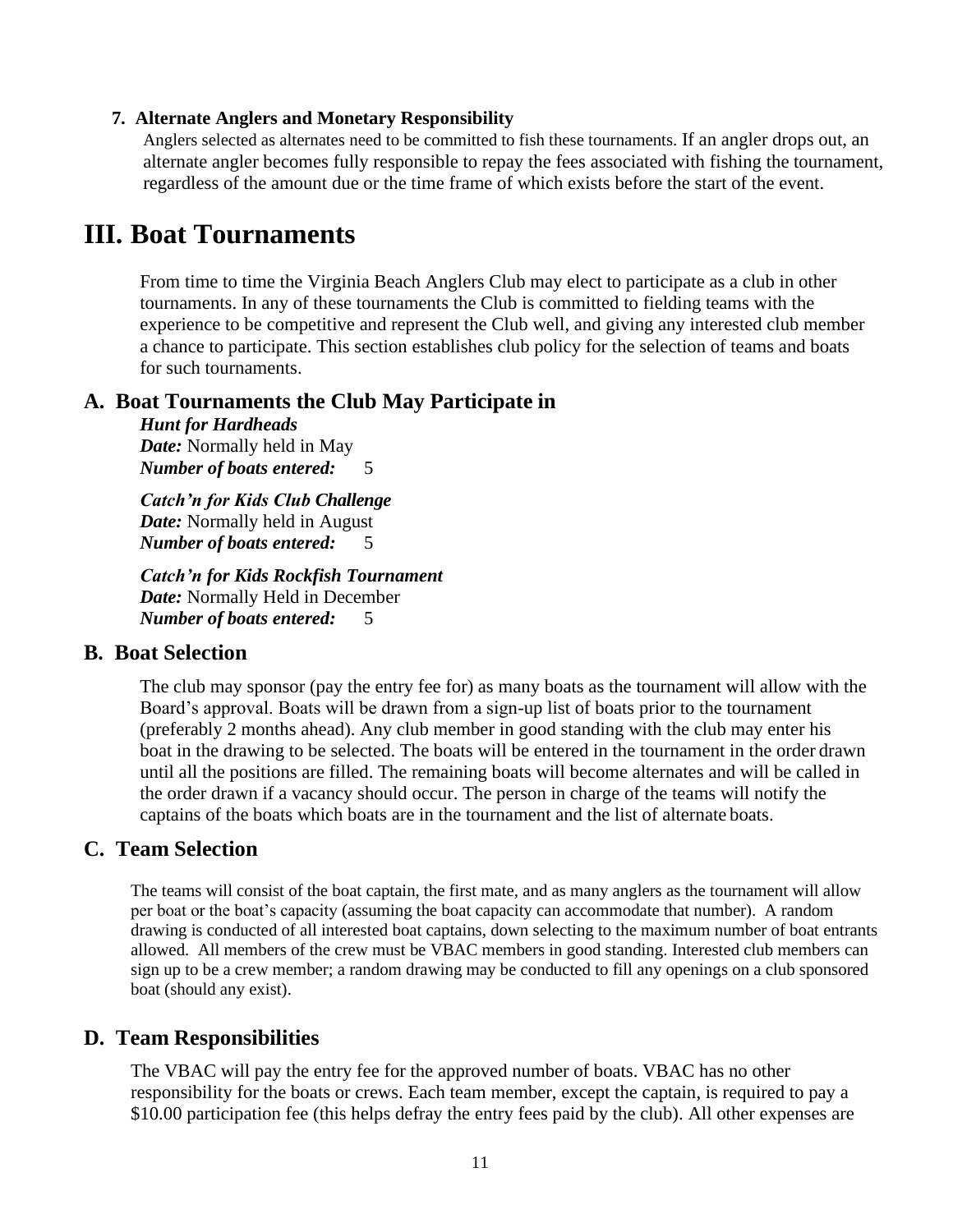the responsibility of the crew of the boat (bait, ice, fuel, etc.). The captain is responsible for making financial arrangements with his crew for these expenses.

### **Chapter Three Special Awards**

In addition to the prize fish awards as described in Chapter Four, the VBAC presents the following notable awards:

### *A. DR. JAMES C. WRIGHT CONSERVATION HONORARY AWARD*

*Purpose*: Presented to an individual, who in the opinion of the VBAC, contributed substantially to the conservation of freshwater or saltwater fish. Although not a firm requirement, this award normally focuses on conservation efforts within the State of Virginia.

*Format:* Candidates are proposed by the Board of Directors at the November Board meeting and tabled for thirty days. The slate is reviewed at the December Board meeting. Other candidates can be added at this time. The merits of each candidate are discussed in open forum and the final selection made by a raising of hand vote. The name of the recipient is held secret until the Annual Awards Banquet.

*Award:* The recipient's name and year of the award is engraved on the perpetual trophy. The recipient also receives a replica trophy for permanent retention.

### *B. VIRGINIA BEACH ANGLER'S CLUB MEMBER OF THE YEAR AWARD*

*Purpose:* This award recognizes an outstanding VBAC member who has given much time and effort to improving the quality of the VBAC. This award is not based on angling efforts and excludes from consideration those duties performed in conjunction with an elected office.

*Format:* The President appoints a Committee Chairperson on or about the October time frame. The Committee Chairperson will select the remaining committee members (normally 2-3 persons). The President is an ex-officio member of this committee. At the December Board meeting, the Committee Chairperson proposes to the Board a list of candidates for the award. The Board can propose other candidates. Selection of the recipient is by ballot vote. The recipient must receive a majority vote of the Board. The Chairperson keeps the name of the winner secret. This award can be won more than once by any member.

*Award:* The award is a plaque. The plaque is sponsored and presented each year by the Virginia Beach Anglers Club at the annual awards banquet.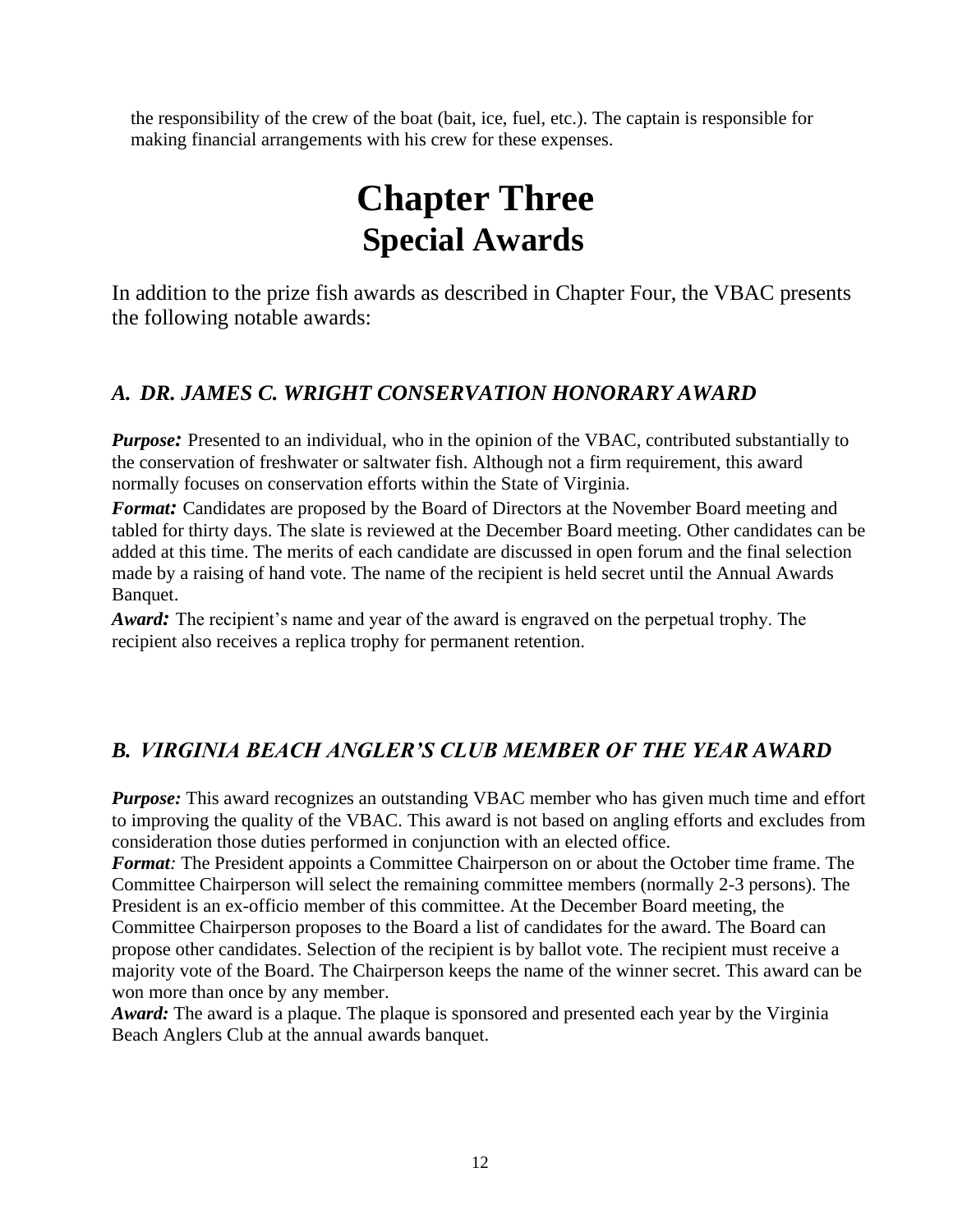### **Chapter Four Prize Fish Program**

### **A. PRIZE FISH COMMITTEE**

#### 1. Chairperson

The Chairperson is usually selected from the Board of Directors by the VBAC President and will serve for the period of one-year beginning the day following the annual banquet and concluding at the end of the annual banquet the following year. The Chairperson is responsible for managing the prize fish program and reports directly to the VBAC President and the Board of Directors.

2. Committee Members

The committee members are selected by the Prize Fish Committee Chairperson to serve for the same period of one year from the day following the annual banquet and concluding at the end of the annual banquet the following year. While there is no set number of committee members prescribed, it is recommended to have at least one representative for each division.

3. Committee Meetings

The Prize Fish Committee will meet at least once a year to determine prize fish awards for the annual banquet. This meeting will be held as soon as possible after the January business meeting. Other meetings will be held at the discretion of the Chairperson.

#### 4. Committee Responsibilities

- A. Recognize prize fish caught each month in each category and division.
- B. Select the prize fish for each species caught in every category and division as the annual winner for that species.
- C. Document and maintain all club prize fish records for the following categories and divisions:

#### 1) **Categories**

#### Catch

Surf/Pier/Shore Saltwater Boat Saltwater Freshwater Ladies Release Release (Saltwater)

Release (Freshwater)

#### 2) **Age Divisions**

Fry Ages 1 - 6 Guppy Ages 7 - 12 Junior Ages 13 - 17 Adult Ages 18 and older

#### **B. PRIZE FISH COMMITTEE DUTIES**

1. Each month the Committee will select the prize fish for the Adult Division from each of the available categories. (Ladies should select the Ladies category on the catch form along with the associated freshwater or saltwater category on the Prize Fish Form to ensure they are qualified for the Female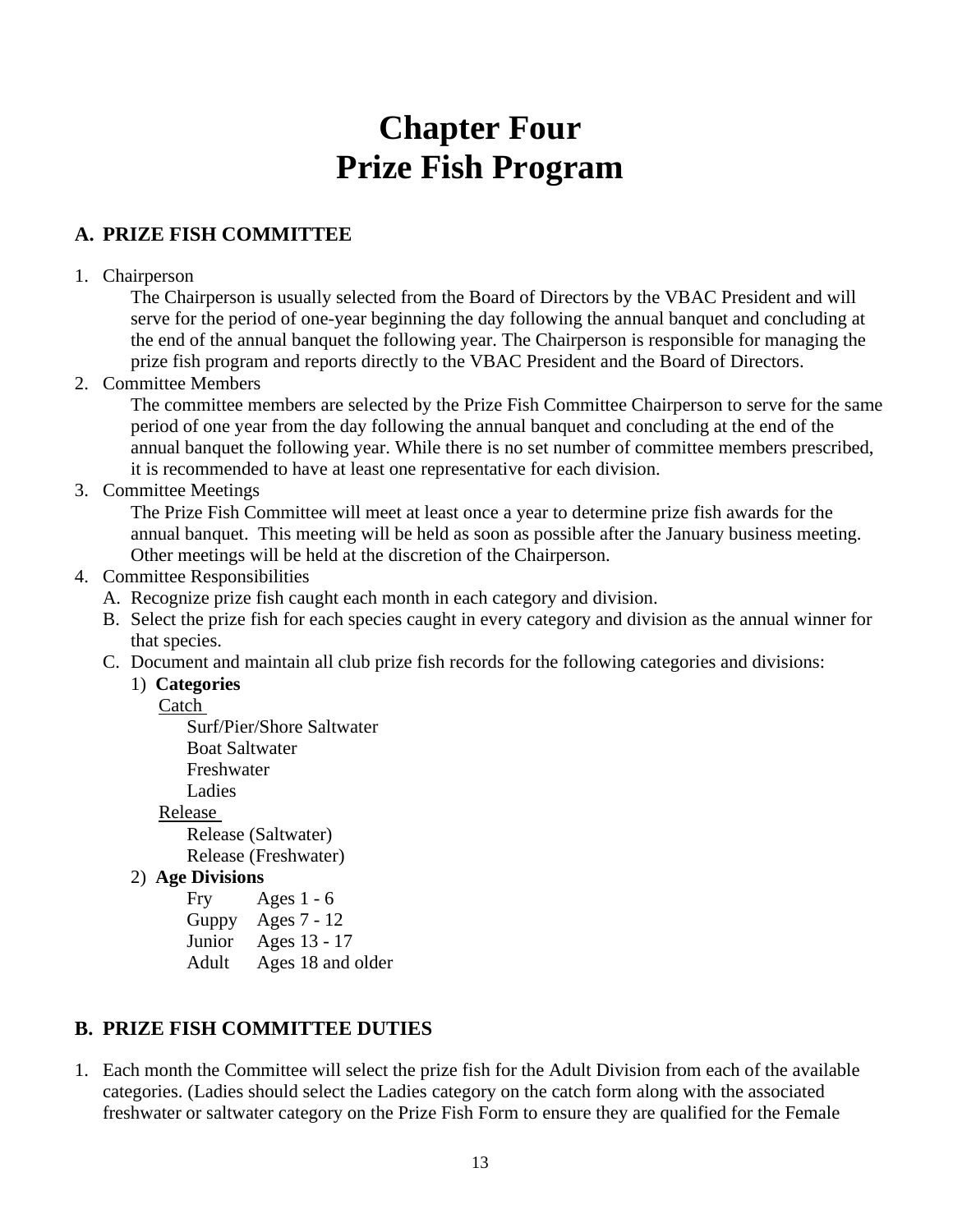Angler of the Year awards.) The Committee will also select one prize each for the Junior, Guppy and Fry Divisions. The monthly winner may make a selection from the prize box or, if applicable, the angler may receive a prize issued by the Prize Fish Committee Chairperson.

2. Definitions:

**CATCH**: Fish kept and weighed on a certified scale **RELEASE**: Fish measured and released alive at time of capture **CERTIFIED SCALES**: Scales certified by a state official **SURF FISHING AWARDS**: Apply to saltwater species only

- 3. Selection of the Annual Award Winners in the Prize Fish Program for the following awards:
	- A. The largest catch of the year for each listed species. (With the exception of release only species.)
	- B. The most fish released for each of the release only species. In event of a tie, the first fish released shall be the deciding factor.
	- C. One or more prize fish from the open category at the discretion of the Prize Fish Committee.
	- D. The Saltwater Anglers of the Year in the following categories:
		- 1) Release Angler of the Year for Saltwater
		- 2) Female Angler of the Year for Saltwater
		- 3) Male Angler of Year for Saltwater
	- E. The Freshwater Anglers of the Year in the following categories:
		- 1) Release Angler of the Year for Freshwater
		- 2) Female Angler of the Year for Freshwater
		- 3) Male Angler of Year for Freshwater
	- F. The Surf Anglers of the Year in the following categories:
		- 1) The Male Surf Angler of the Year is to be the recipient of the "Jay Smith Memorial Surf Fishing Award". Selection made by the most minimum fish (saltwater species only) entered. In event of a tie, the date of catch/release shall be the deciding factor for each species.
		- 2) The Female Surf Angler of the Year is to be the recipient of the "Gene Farrar Memorial Surf Fishing Award". Selection made by the most minimum fish (saltwater species only) entered. In event of a tie, the date of catch/release shall be the deciding factor for each species.
	- G. The Youth Angler of the Year in the following categories:
		- 1) Junior Angler of the Year
		- 2) Guppy Angler of the Year
		- 3) Fry Angler of the Year
	- H. The Virginia Beach Anglers Club Sand Witches Memorial Award. This award is given to the largest red drum by length registered in the Ladies category. There is no minimum length requirement.
	- I. The "Most Outstanding" catch for a freshwater gamefish species.
	- J. The "Most Outstanding" catch for a saltwater gamefish species.
	- K. Recognize members that earn Master Angler Award (i.e., Six or more fish of different species meeting the minimum club requirements for the species). State release citations also qualify.
	- L. Recognize members that earn Expert Angler awards. (i.e., Six or more fish of the same species meeting the minimum club requirements for the species). State release citations also qualify.
	- M. Recognize members that earn certificates of merit for outstanding catches and for outstanding releases including new club records.
- 4. Recommend changes in eligible species and/or minimum weights for eligible species.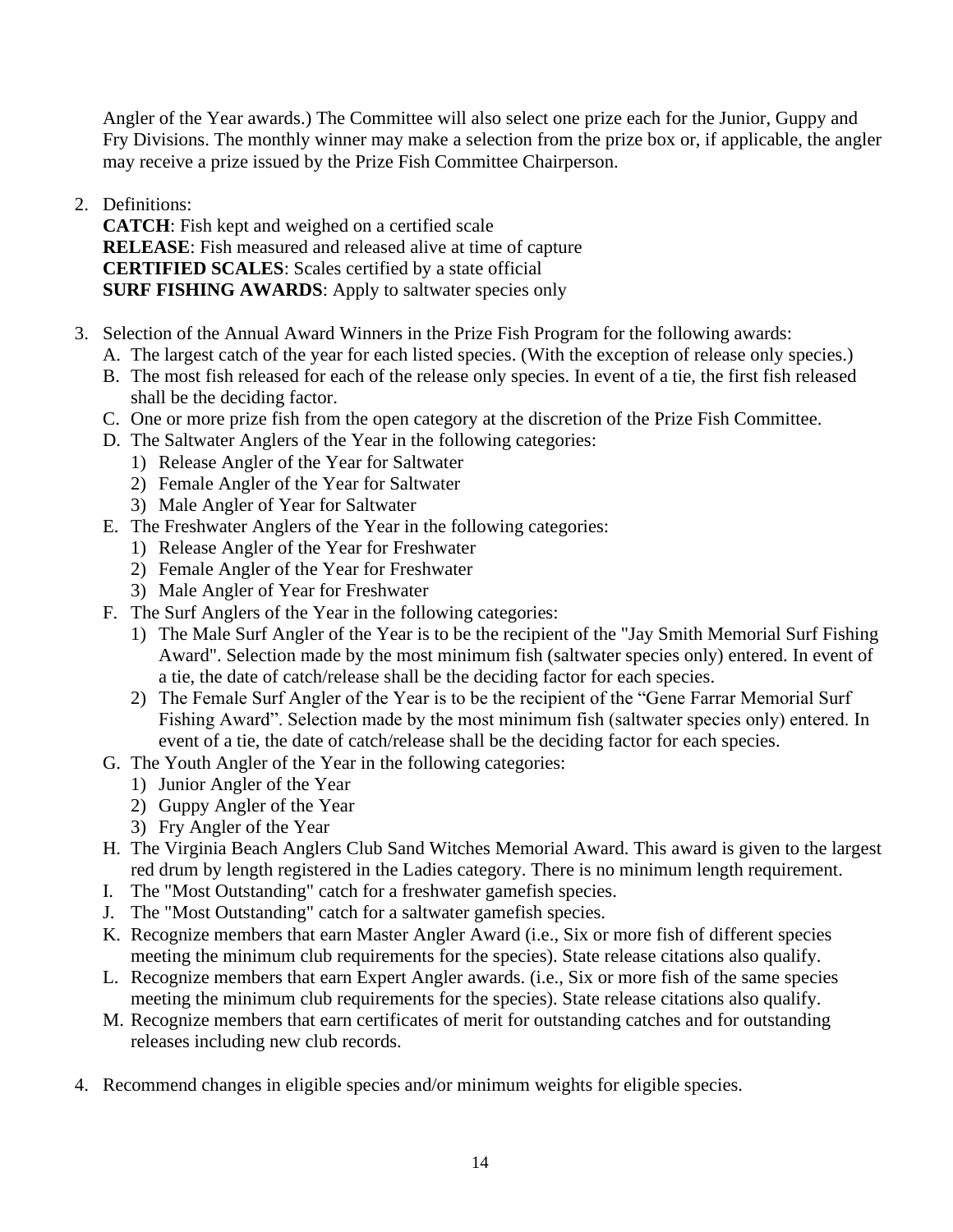5. Review and maintain all prize fish documents on an annual basis to include VBAC club fishing records, prize fish contest entry forms, etc.

#### **C. ELIGIBLE SPECIES AND MINIMUM WEIGHTS**

1. To be considered for an annual award, a catch or release must meet or exceed the VBAC club minimums. These weights and lengths are reviewed each year and become subject to change at that time for the following year. A fish whose catch or release earns a state citation from either North Carolina or Virginia will be considered to have met the VBAC requirements.

**Virginia Citation Requirements 2021 VBAC Requirements**

2. Eligible Saltwater Species, Minimum Weights, and Minimum Release Lengths are:

| <b>Species</b>        | Weight         | <b>Release Length</b> | Weight          | <b>Release Length</b> |
|-----------------------|----------------|-----------------------|-----------------|-----------------------|
| Amberjack             | Release only   | 50"                   | 38 lb 0 oz      | 38"                   |
| Bass, Black Sea       | 5 lb 0 oz      | n/a                   | 3 lb 12 oz      | 17"                   |
| Bass, Striped (SW)    | 40 lb 0 oz     | 44"                   | Release only    | 33"                   |
| Bluefish              | 16 lb 0 oz     | 36"                   | 12 lb 0 oz      | 27"                   |
| Cobia                 | 55 lb 0 oz     | 50"                   | 41 lb 4 oz      | 38"                   |
| Croaker               | 3 lb0 oz       | $20$ "                | 2 lb4 oz        | 15"                   |
| Dolphin               | 25 lb 0 oz     | n/a                   | 18 lb 12 oz     | 35"                   |
| Drum, Black           | 80 lb 0 oz     | 46"                   | Release only    | 35"                   |
| Drum, Red             | Release only   | 46"                   | Release only    | 35"                   |
| <b>False Albacore</b> | Release only   | 32"                   | Release only    | 24"                   |
| Flounder              | 6 lb 0 oz      | 26"                   | 4 lb 8 oz       | 20"                   |
| Gray Triggerfish      | 4 lb 0 oz      | 20"                   | 3 lb 0 oz       | 15"                   |
| <b>Jack Crevalle</b>  | Release only   | 40"                   | Release only    | 30"                   |
| Kingfish (Roundhead)  | 1 lb 8 oz      | 16"                   | 1 lb 2 oz       | 12"                   |
| Mackerel, King        | $20$ lb $0$ oz | n/a                   | 15 lb 0 oz      | 33"                   |
| Mackerel, Spanish     | 4 lb 0 oz      | 26"                   | 3 lb0 oz        | 20"                   |
| Marlin, Blue          | Release only   |                       | Release only    |                       |
| Marlin, White         | Release only   |                       | Release only    |                       |
| Pompano               | 1 lb 8 oz      | 16"                   | 1 lb 2 oz       | 12"                   |
| Sailfish              | Release only   |                       | Release only    |                       |
| Sharks (any)          | Release only   | 72"                   | Release only    | 54"                   |
| Sheepshead            | 10 lb 0 oz     | 24"                   | 7 lb 8 oz       | 18"                   |
| Spadefish             | 8 lb 0 oz      | 22"                   | 6 lb0 oz        | 17"                   |
| Spearfish             | Release only   |                       | Release only    |                       |
| Spot                  | 1 lb0 oz       | 13"                   | $12 \text{ oz}$ | 10"                   |
| Swordfish             | 100 lb 0 oz    | Any                   | 75 lb 0 oz      | Any                   |
| Tarpon                | Release only   | 36"                   | Release only    | 27"                   |
| Tautog                | $9$ lb $0$ oz  | 23"                   | 6 lb 12 oz      | 17"                   |
| Trout, Gray           | $9$ lb $0$ oz  | 30"                   | 6 lb 12 oz      | 23"                   |
| Trout, Speckled       | 5 lb 0 oz      | 24"                   | 3 lb 12 oz      | 18"                   |
| Tuna, Albacore        | 40 lb 0 oz     | n/a                   | 30 lb 0 oz      | 24"                   |
| Tuna, Bigeye          | 70 lb 0 oz     | n/a                   | 52 lb 8 oz      | 38"                   |
| Tuna, Blackfin        | n/a            | n/a                   | 15 lb 0 oz      | 24"                   |
| Tuna, Bluefin         | 100 lb 0 oz    | 60"                   | 75 lb 0 oz      | 45"                   |
| Tuna, Yellowfin       | 70 lb 0 oz     | n/a                   | 52 lb 8 oz      | 38"                   |
| Tilefish, Blueline    | $10$ lb $0$ oz | n/a                   | 7 lb 8 oz       |                       |
| Tilefish, Golden      | $30$ lb $0$ oz | n/a                   | 22 lb 8 oz      |                       |
| Wahoo                 | 35 lb 0 oz     | n/a                   | $26$ lb $4$ oz  | 38"                   |
|                       |                |                       |                 |                       |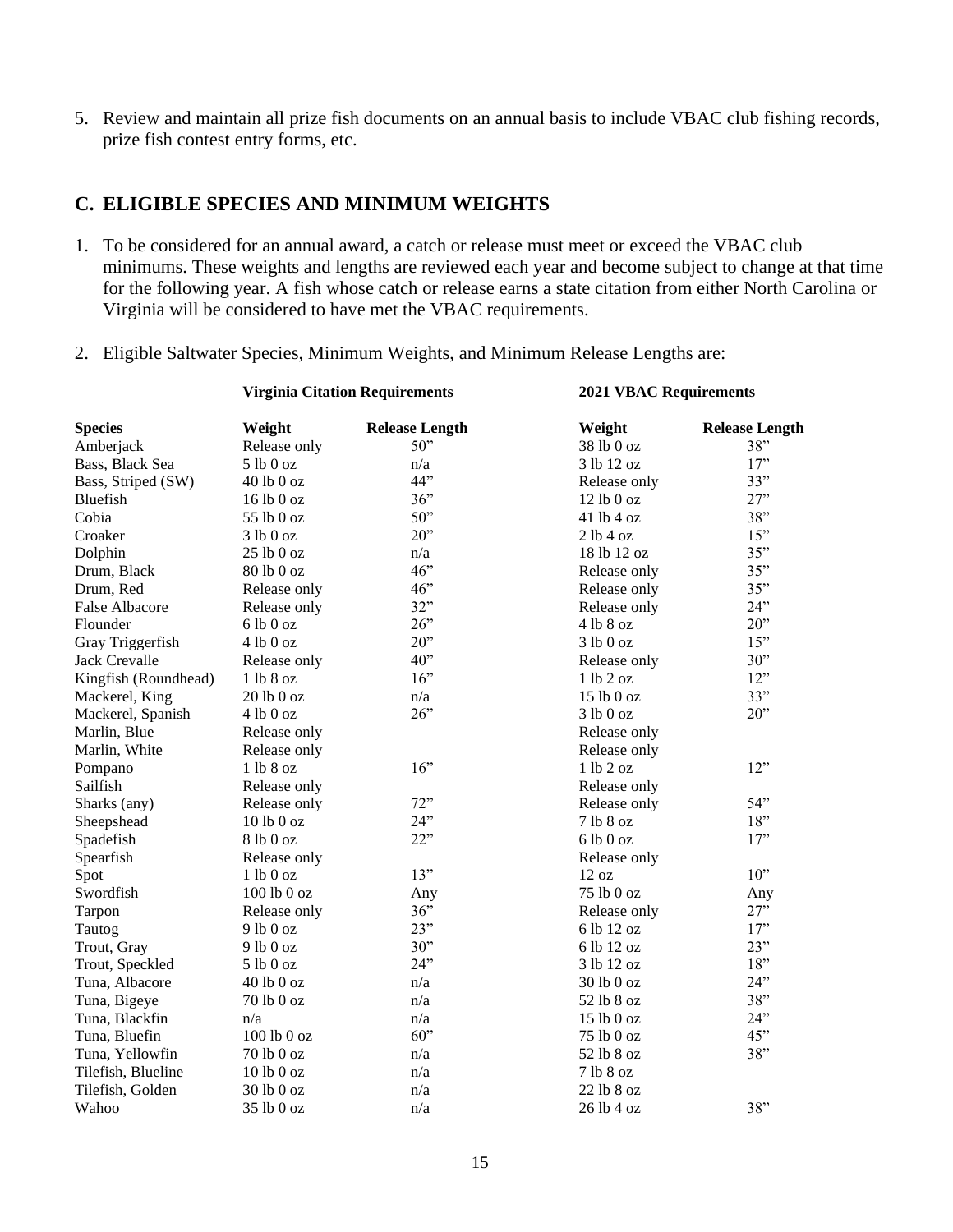#### 3. Eligible Freshwater Species, Minimum Weights, and Minimum Release Lengths are:

#### **Virginia Citation Requirements 2021 VBAC Requirements**

| <b>Species</b>         | Weight     | <b>Release Length</b> | Weight        | <b>Release Length</b> |
|------------------------|------------|-----------------------|---------------|-----------------------|
| Bass, Largemouth       | 81b0oz     | 22"                   | 6 lb 0 oz     | 17"                   |
| Bass, Hybrid Striped** | 8 lb 0 oz  | 24"                   | 6 lb0 oz      | 18"                   |
| Bass, Rock             | 1 lb0 oz   | 12"                   | 12 oz         | 9"                    |
| Bass, Smallmouth       | 5 lb 0 oz  | $20$ "                | 3 lb 12 oz    | 15"                   |
| Bass, Striped (FW)     | 20 lb 0 oz | 37"                   | 15 lb 0 oz    | 28"                   |
| Bass, White            | 2 lb 0 oz  | 16"                   | 1 lb 8 oz     | 12"                   |
| Bowfin                 | 10 lb 0 oz | 30"                   | 7 lb 8 oz     | 23"                   |
| Carp                   | 20 lb 0 oz | 34"                   | 15 lb 0 oz    | 26"                   |
| Catfish, Blue          | 30 lb 0 oz | 38"                   | 22 lb 8 oz    | 29"                   |
| Catfish, Channel       | 12 lb 0 oz | 30"                   | $9$ lb $0$ oz | 23"                   |
| Catfish, Flathead      | 25 lb 0 oz | 40"                   | 18 lb 12 oz   | 30"                   |
| Chain Pickerel         | 4 lb0 oz   | 24"                   | 3 lb0 oz      | 18"                   |
| Crappie, Black         | 2 lb0 oz   | 15"                   | 1 lb 8 oz     | 11"                   |
| Crappie, White         | 2 lb0 oz   | 15"                   | 1 lb 8 oz     | 11"                   |
| Drum, Freshwater       | 6 lb 0 oz  | 24"                   | 4 lb 8 oz     | 18"                   |
| Fallfish               | 1 lb4 oz   | 14"                   | 15 oz         | 11"                   |
| Gar                    | 10 lb 0 oz | 40"                   | 7 lb 8 oz     | 30"                   |
| Muskellunge            | 15 lb 0 oz | $40$ "                | 11 lb 4 oz    | 30"                   |
| Northern Pike          | 6 lb0 oz   | 30"                   | 4 lb 8 oz     | 23"                   |
| Perch, White           | 1 lb4 oz   | 13"                   | 15 oz         | $10$ "                |
| Perch, Yellow          | 1 lb4 oz   | 12"                   | 15 oz         | 9"                    |
| Sauger*                | 2 lb 0 oz  | 18"                   | 1 lb 8 oz     | 14"                   |
| Saugeye                | 4 lb0 oz   | 23"                   | 3 lb0 oz      | 18"                   |
| Shad, American         |            |                       | Release only  | 12"                   |
| Shad, Hickory          |            |                       | 1 lb 2 oz     | 9"                    |
| Sunfish, Bluegill      | 1 lb0 oz   | 11"                   | 12 oz         | $8^{\circ}$           |
| Sunfish, Redear        | 1 lb0 oz   | 11"                   | 12 oz         | 8"                    |
| Sunfish, Other         | 1 lb0 oz   | 10"                   | 12 oz         | 8"                    |
| Trout, Brook           | 2 lb 0 oz  | 16"                   | 1 lb 8 oz     | 12"                   |
| Trout, Brown           | 5 lb 0 oz  | 25"                   | 3 lb 12 oz    | 19"                   |
| Trout, Rainbow         | 4 lb0 oz   | 22"                   | 3 lb0 oz      | 17"                   |
| Walleye                | 5 lb0 oz   | 25"                   | 3 lb 12 oz    | 19"                   |

\* Clinch and Powell Rivers only

\*\* Claytor and Flannagan Reservoirs only

#### 4. Open Category:

Outstanding catches of any legally caught fish not listed on the eligible species lists. One or more certificates may be awarded from this combined category at the discretion of the Prize Fish Committee.

#### 5. Eligible Species:

The Prize Fish Committee can recommend species to be added to or deleted from the established eligible species lists.

#### 6. Minimum Size Requirements for Junior, Guppy and Fry Divisions:

#### A. Junior Division

To be eligible for an annual award, the fish must be within 50% of the state citation minimum size requirements. The VBAC will award up to a total of 12 certificates at the discretion of the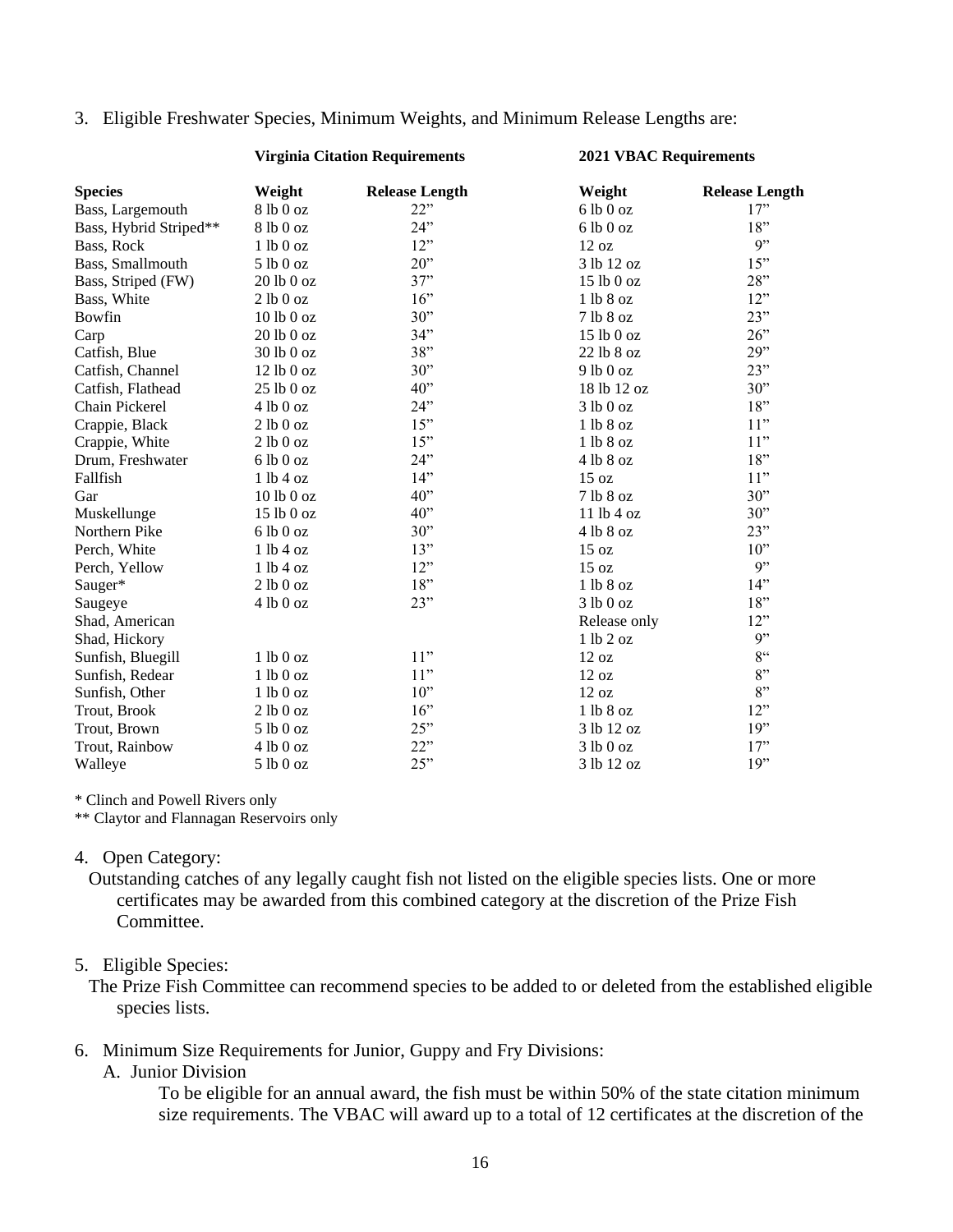Prize Fish Committee.

B. Guppy Division

To be eligible for an annual award, the fish must be within 25% of the state citation minimum size requirements. The VBAC will award up to a total of 12 certificates at the discretion of the Prize Fish Committee.

C. Fry Division

Annual awards for qualification to the Fry Division have no prize fish size requirements. Fry are allowed necessary adult assistance while fishing. The VBAC will award up to a total of 6 certificates at the discretion of the Prize Fish Committee.

#### **D. PRIZE FISH RULES**

- 1. The contest will run from January 1 through December 31. All entries from the previous year must be turned in by the regular January business meeting.
- 2. To be eligible for monthly awards, entries may be mailed to the VBAC Post Office Box, the Prize fish chairperson or placed in the hands of the Prize Fish Committee before the regular business meeting begins, following the month the fish was caught. To be eligible for the annual awards, all entries must be submitted no later than the second meeting following the catch. Catches made in December must be turned in by the following January meeting to be eligible for the previous year's awards.
- 3. The contest is free and open to all members in good standing whose dues have been paid before the catch, according to the club bylaws. There is no entry fee to participate.
- 4. The territorial limits for the contest shall be the waters of Virginia and North Carolina and their coasts. Fish caught outside of Virginia or North Carolina in a VBAC sponsored event (VBAC subsidized boat trips, VBAC subsidized surf fishing tournament participants, etc.) including the day prior (tournament specific pre-fishing day) will be eligible for the Prize Fish Contest.
- 5. To be accepted for entry, fish must be taken on hook and line and must follow all recreational fishing regulations as determined by the state to which it was caught. Only fish caught in waters open to public fishing may be submitted for entry to the Prize Fish Committee.
- 6. To qualify for entry as a catch, all fish must be weighed on certified scales.
- 7. In order to qualify for a club record, the fish must be weighed at an official state weigh station.
- 8. Weights should be converted to pounds and ounces. A witness must be present and must sign the form. If the fish qualifies for a VA or NC state tournament citation, that receipt will meet witness requirements.
- 9. Entries in the monthly contest must meet "minimum club size requirements" and will be considered for the annual contest. Minimum acceptable weights and lengths are set by the Prize Fish Committee and approved by the Board of Directors.
- 10. Acceptability of entries will be at the discretion of the Prize Fish Committee whose decision will be final.
- 11. In the case of a tie in the catch category, length, then girth will be used to determine the winner. In the case of a tie in the release category, the first caught will break the tie.
- 12. Length will only be used to qualify a fish in the release category or for tiebreaker purposes.
- 13. Weight will only be used to qualify a fish in the catch category or for tiebreaker purposes.